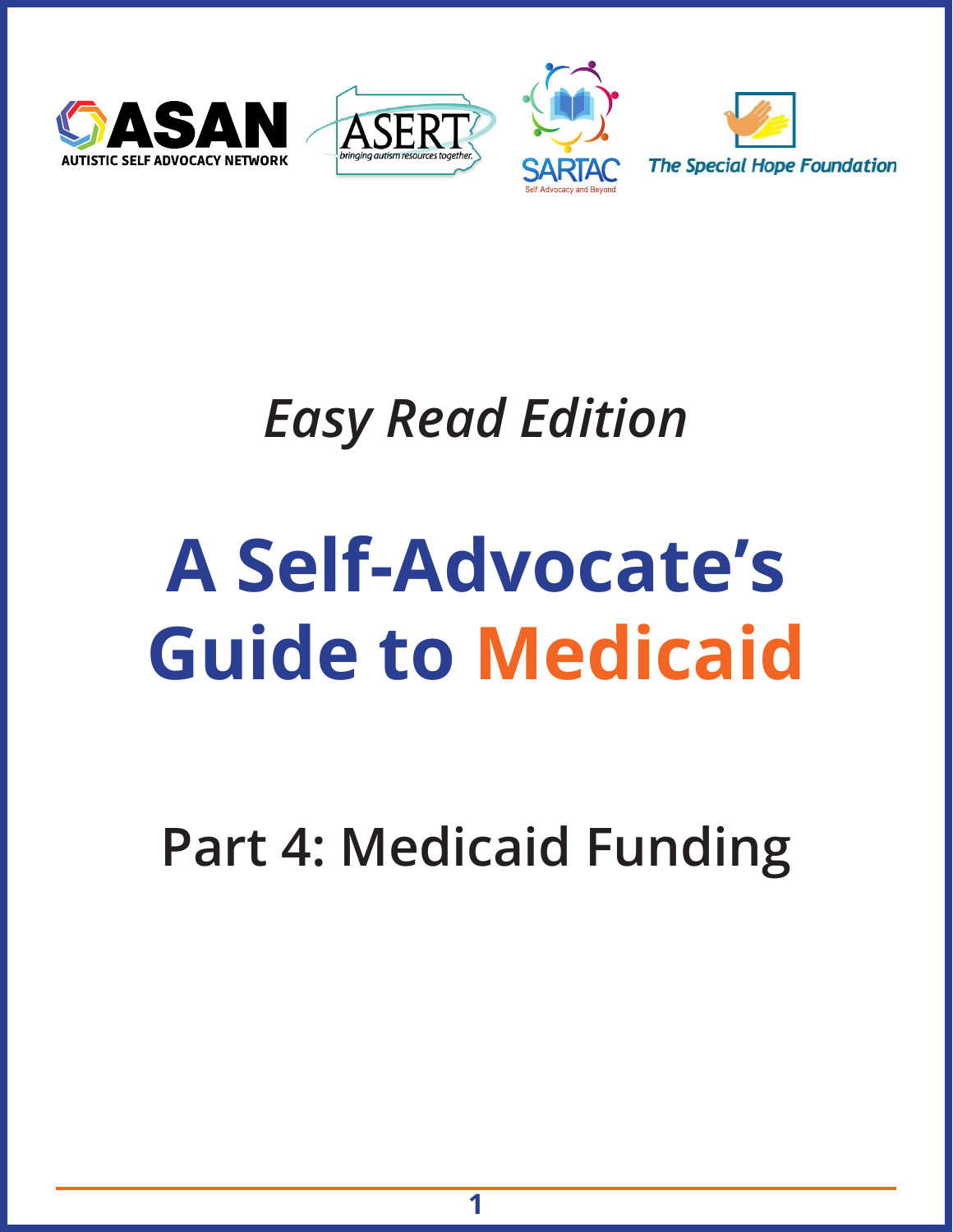### **4. Medicaid Funding**

#### **How is Medicaid Paid For?**

#### **Federal matching**



The **federal government** shares the cost of **Medicaid** with each state. This is called **federal matching**.

The federal government "matches" the money that states spend on Medicaid. In general:



• Every time a state spends \$1 on Medicaid, the federal government gives that state another \$1 for their Medicaid program.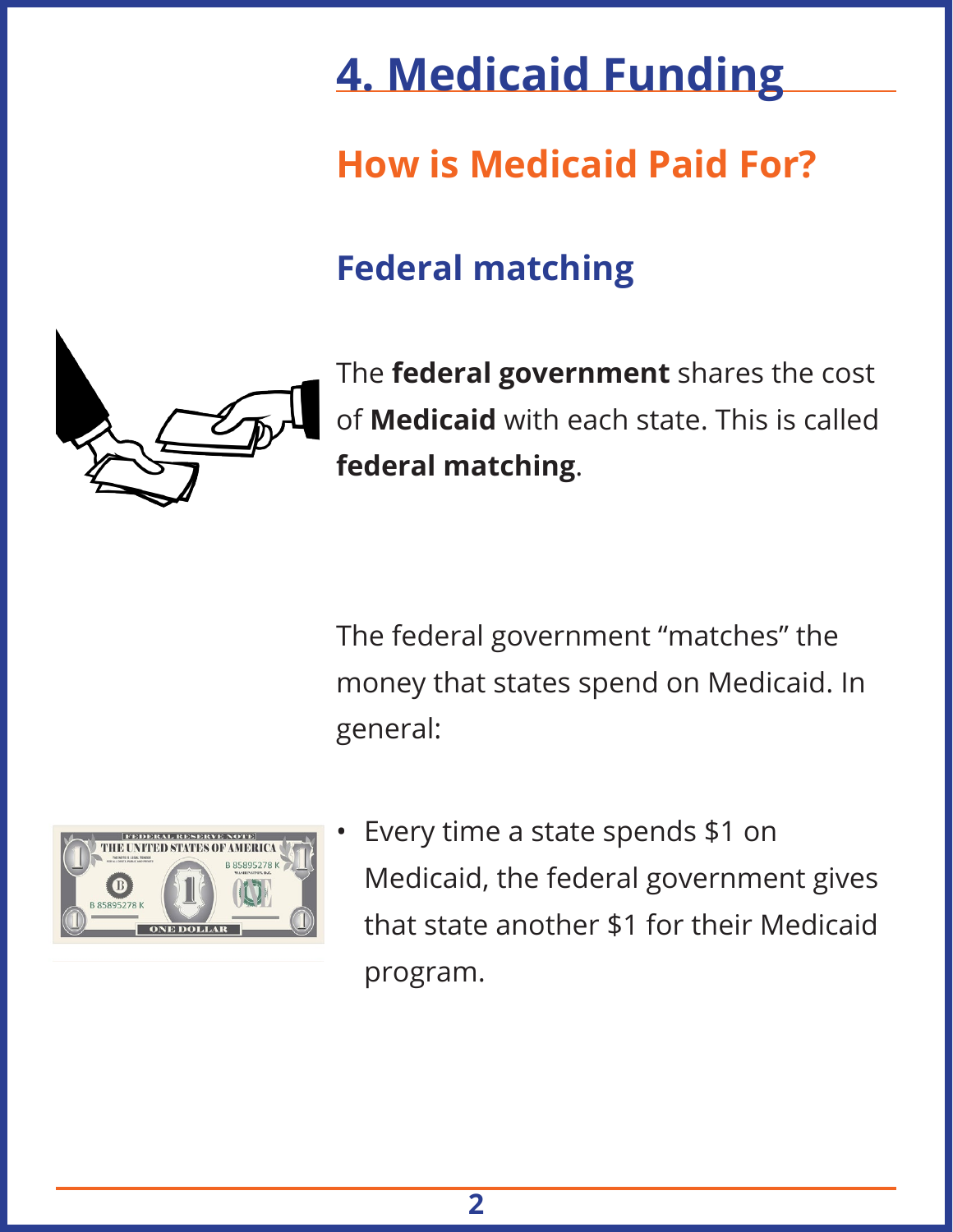

The federal match can be different depending on the state or the Medicaid program. The federal government also gives more money to states where more people need help.



If a state pays more for Medicaid, the federal government pays more for Medicaid. If a state pays less, the federal government pays less.



States need federal matching for Medicaid. Without federal matching, states would not have enough money for their Medicaid programs.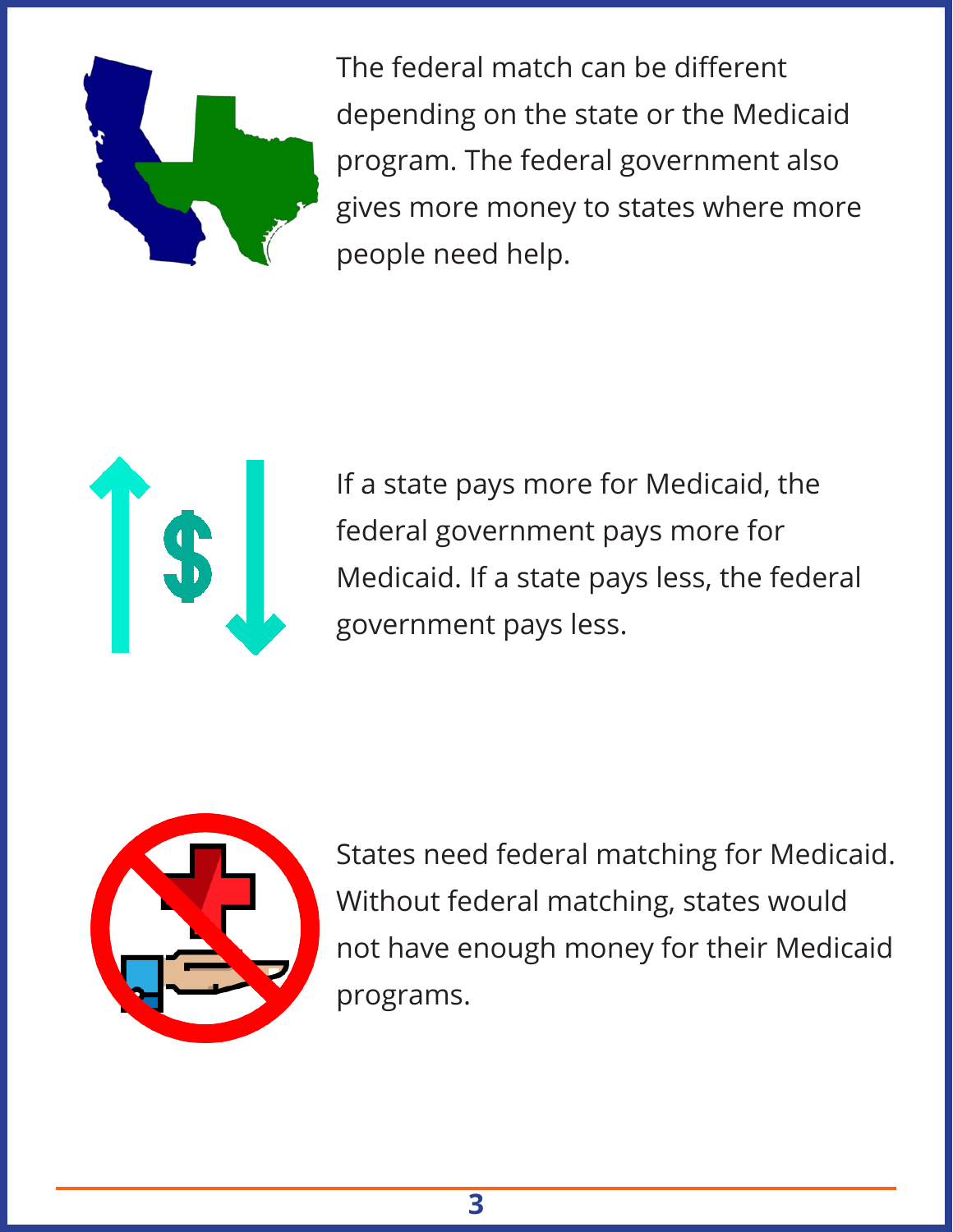

If states didn't have federal matching, the states wouldn't have enough money to give services to everyone who gets services now. States would have to get rid of some services that Medicaid covers. Or, states would have to cover fewer people under Medicaid.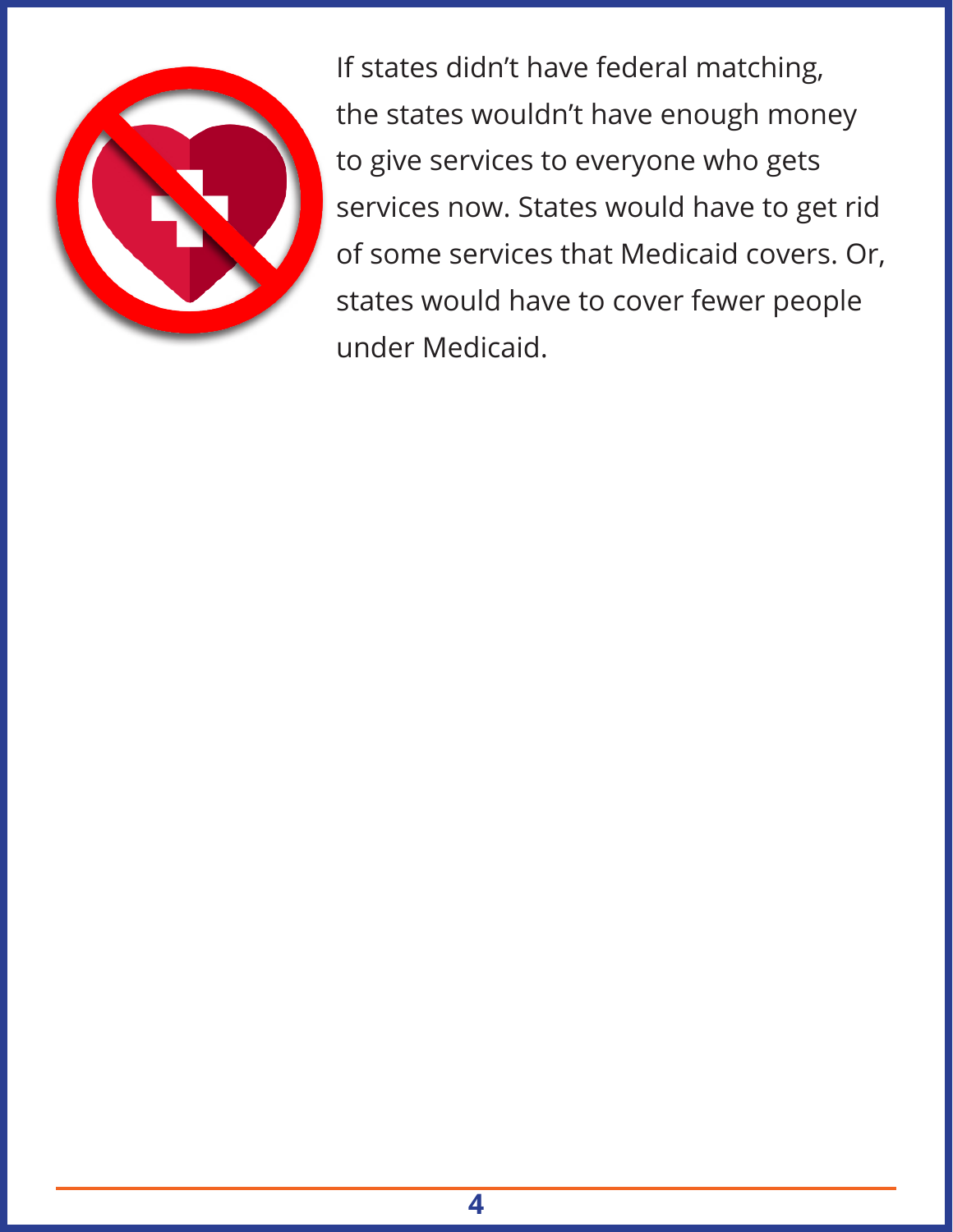#### **Why is Federal Matching Important?**

One important thing about Medicaid is that Medicaid can get bigger or smaller depending on how many people need it.



Medicaid can do this because of federal matching.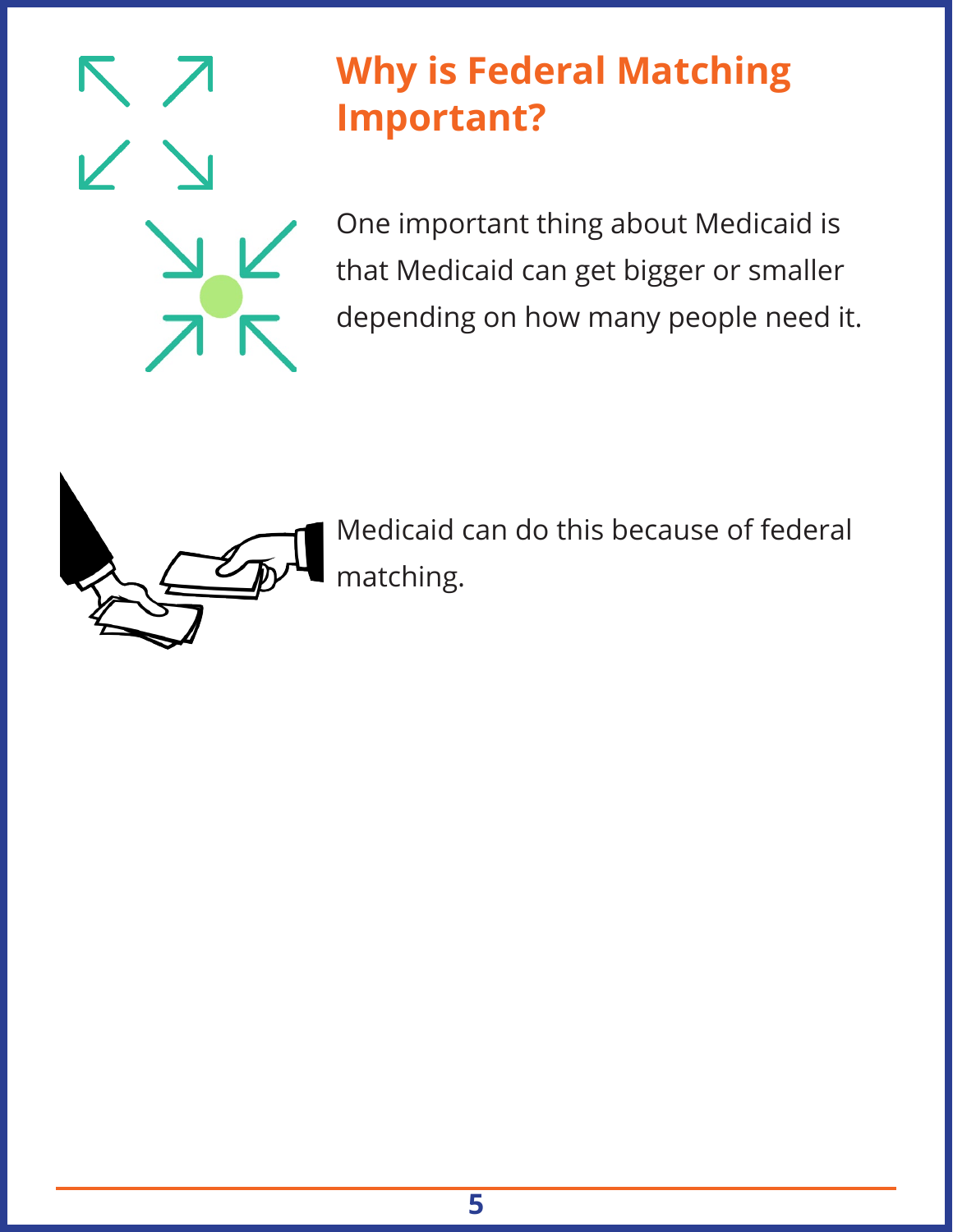#### **The economy affects Medicaid**



If the economy is bad, fewer people have jobs and more people may need Medicaid.



When the economy is bad, not as many people can afford to buy **health insurance**. They need Medicaid.



So when the economy is bad, Medicaid gets bigger. Medicaid gets bigger because more people need it.



The state can afford to make Medicaid bigger because the federal government is helping them pay for it.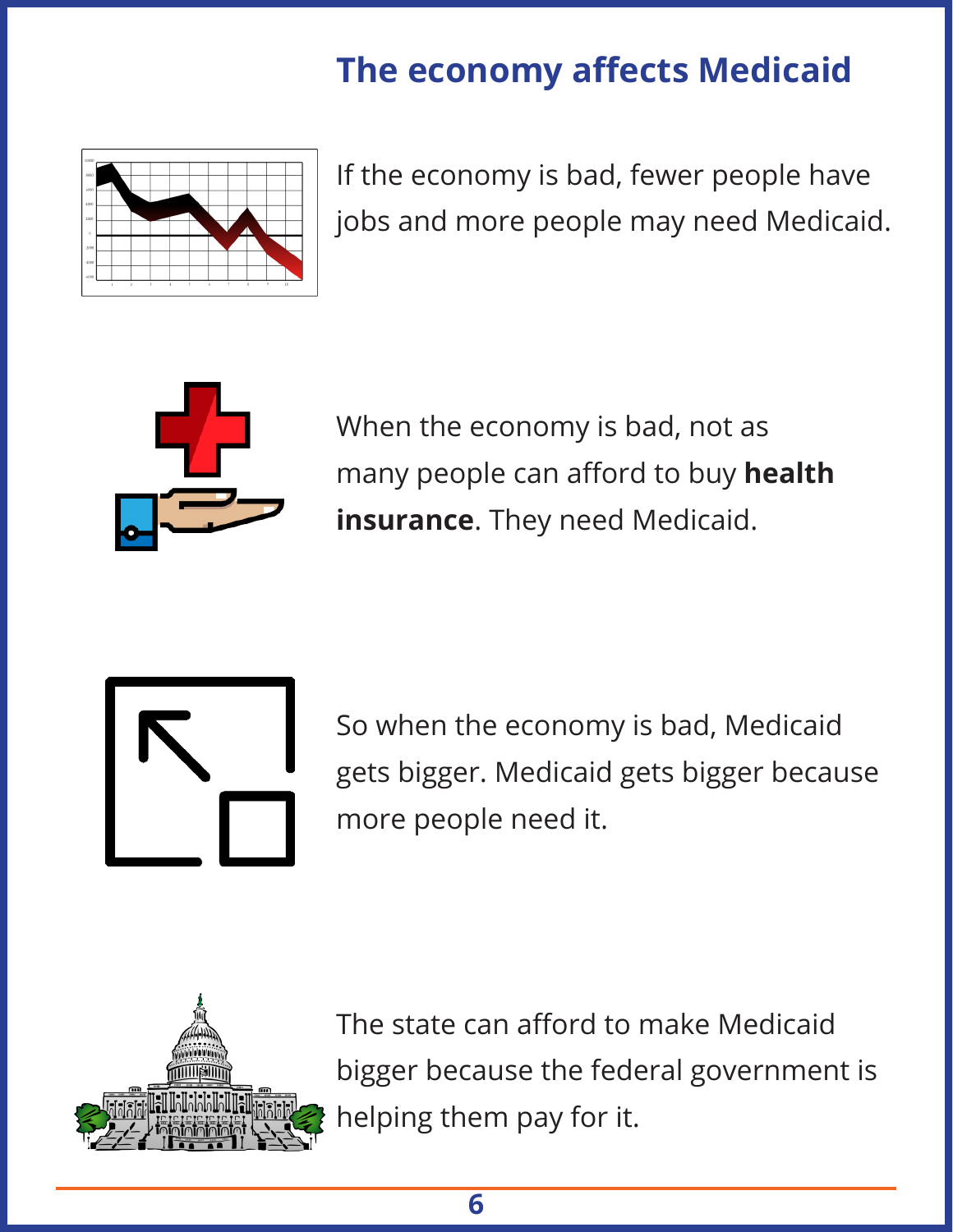

If the economy gets better, some people will start making more money again. They can get health insurance on their own again. They won't need Medicaid anymore.



So when less people need Medicaid, Medicaid gets smaller again.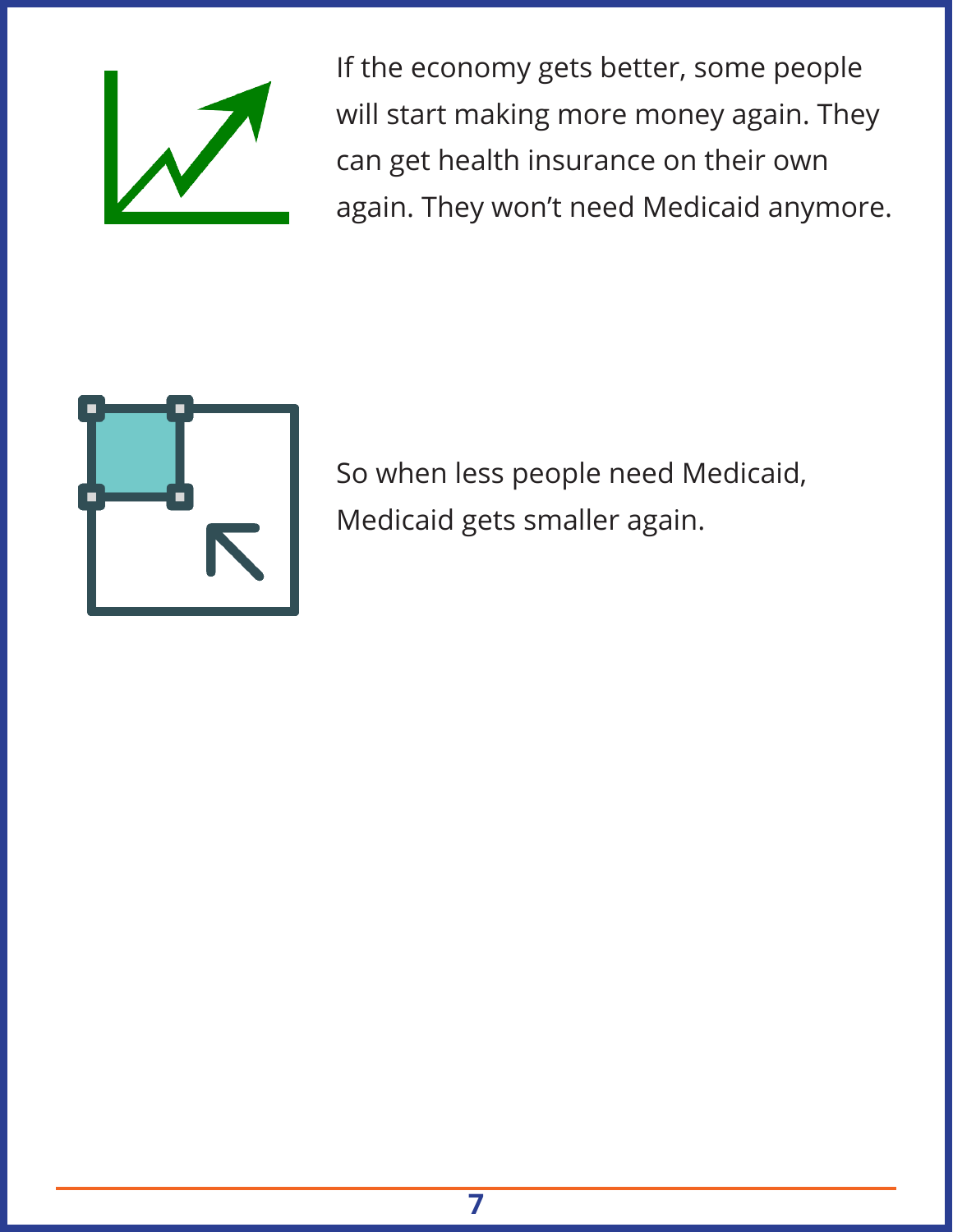#### **Medicaid can grow based on each state's needs**



Medicaid can grow based on needs in each state. This helps states to deal with health problems that they may not have expected.

#### **Example #1**



There could be an unexpected disease that makes many people in a state sick. Medicaid would pay more money to cover the services that people need to get better.

#### **Example #2**

A new medicine is created. The medicine costs more money. Medicaid can spend more money to pay for the new medicine.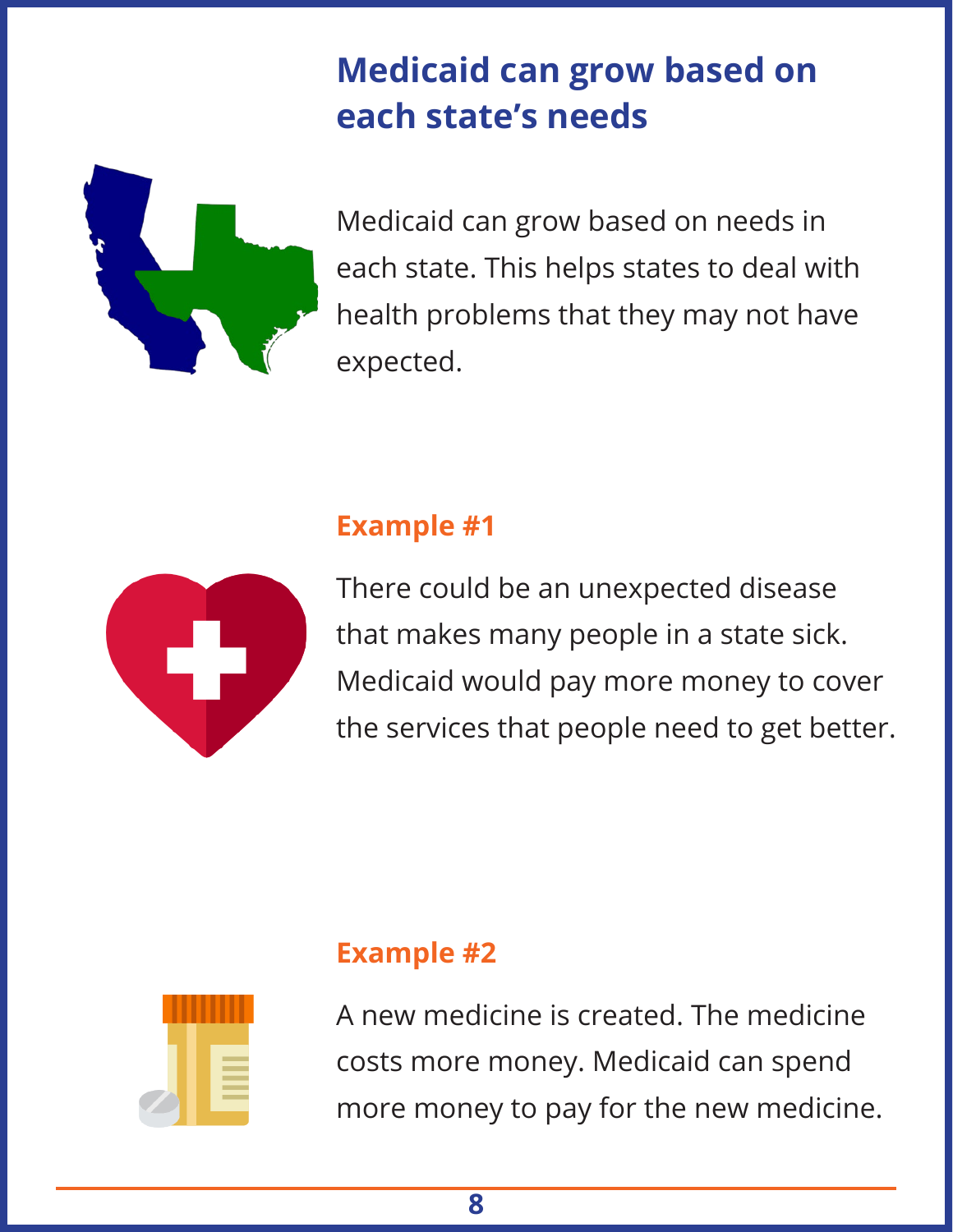

Medicaid is able to grow in these ways because of federal matching.



Federal matching is important because Medicaid is a partnership. When one partner pays less, the other partner has to pay more.



The federal government has more money than states do. The federal government has extra money to spend on surprise costs. States do not have extra money to spend on surprise costs.<sup>1</sup>



Without federal matching, states could not spend more money on Medicaid when they need to, like when there are unexpected health problems.

<sup>1</sup> https://www.whitehouse.gov/omb/budget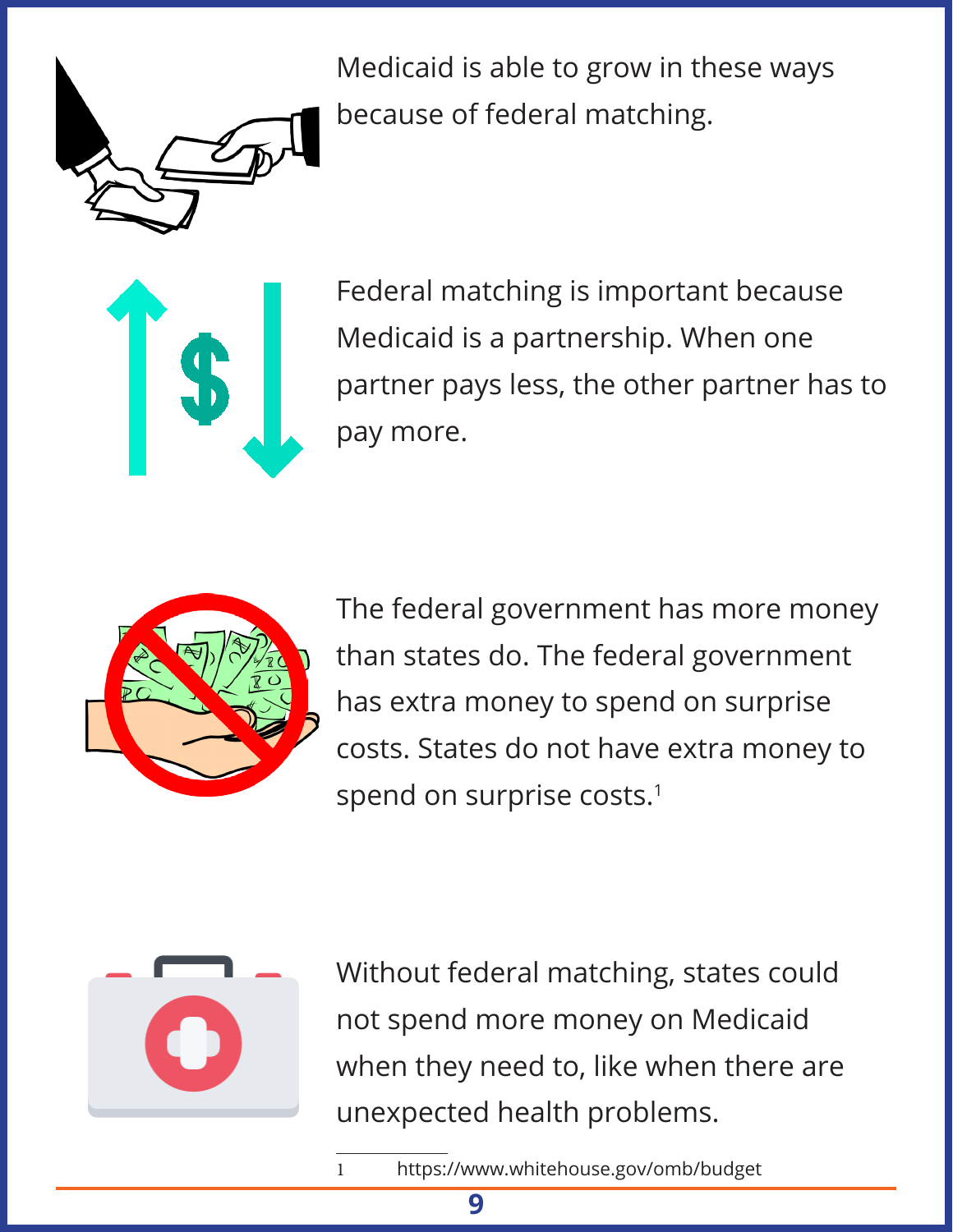# Glossary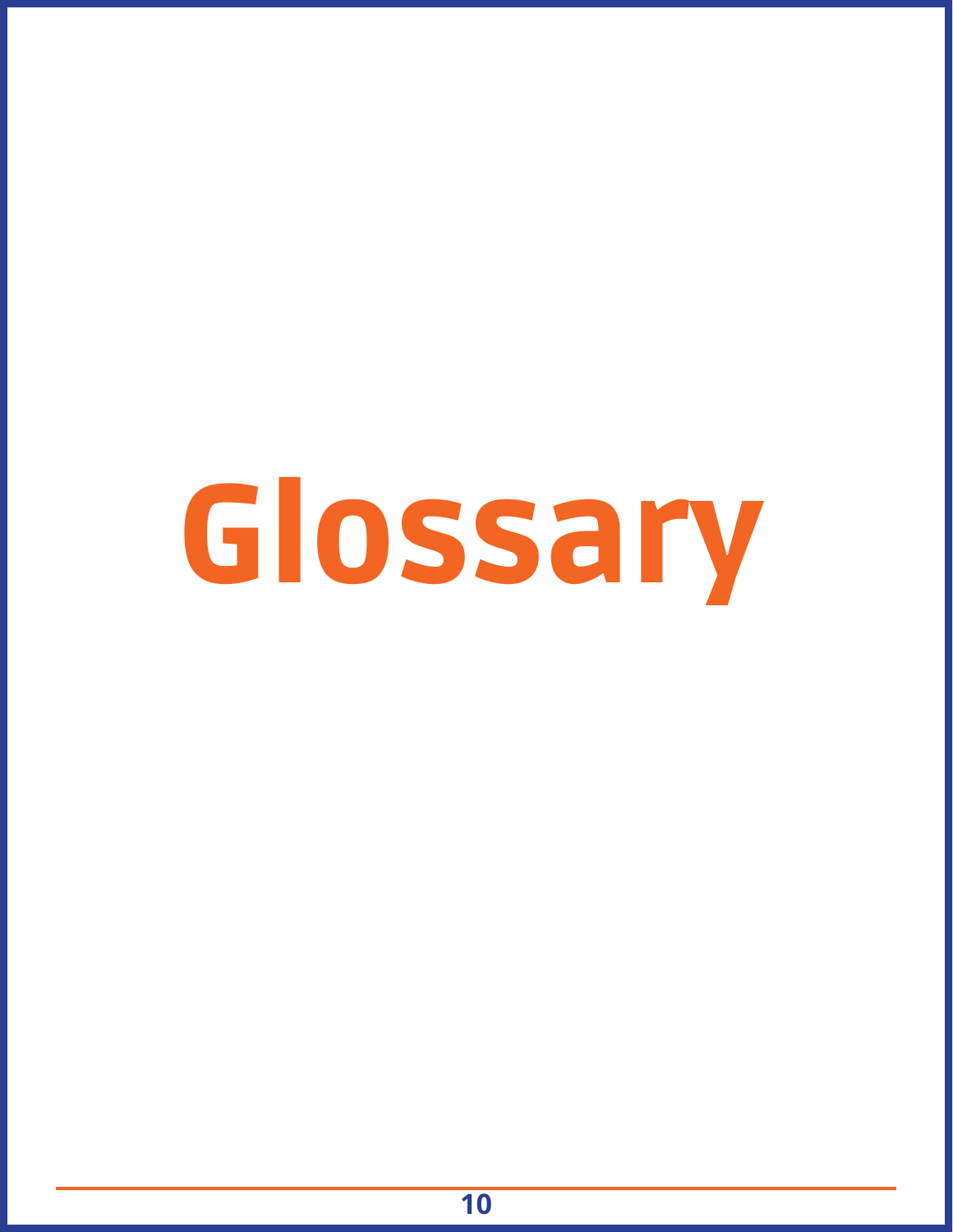

#### **federal government**

The government that is charge of the entire country and is based in Washington. D.C.



#### **federal matching**

The federal government "matches" the money that states spend on Medicaid. In general:

Every time a state spends \$1 on Medicaid, the federal government gives that state another \$1 for their Medicaid program.